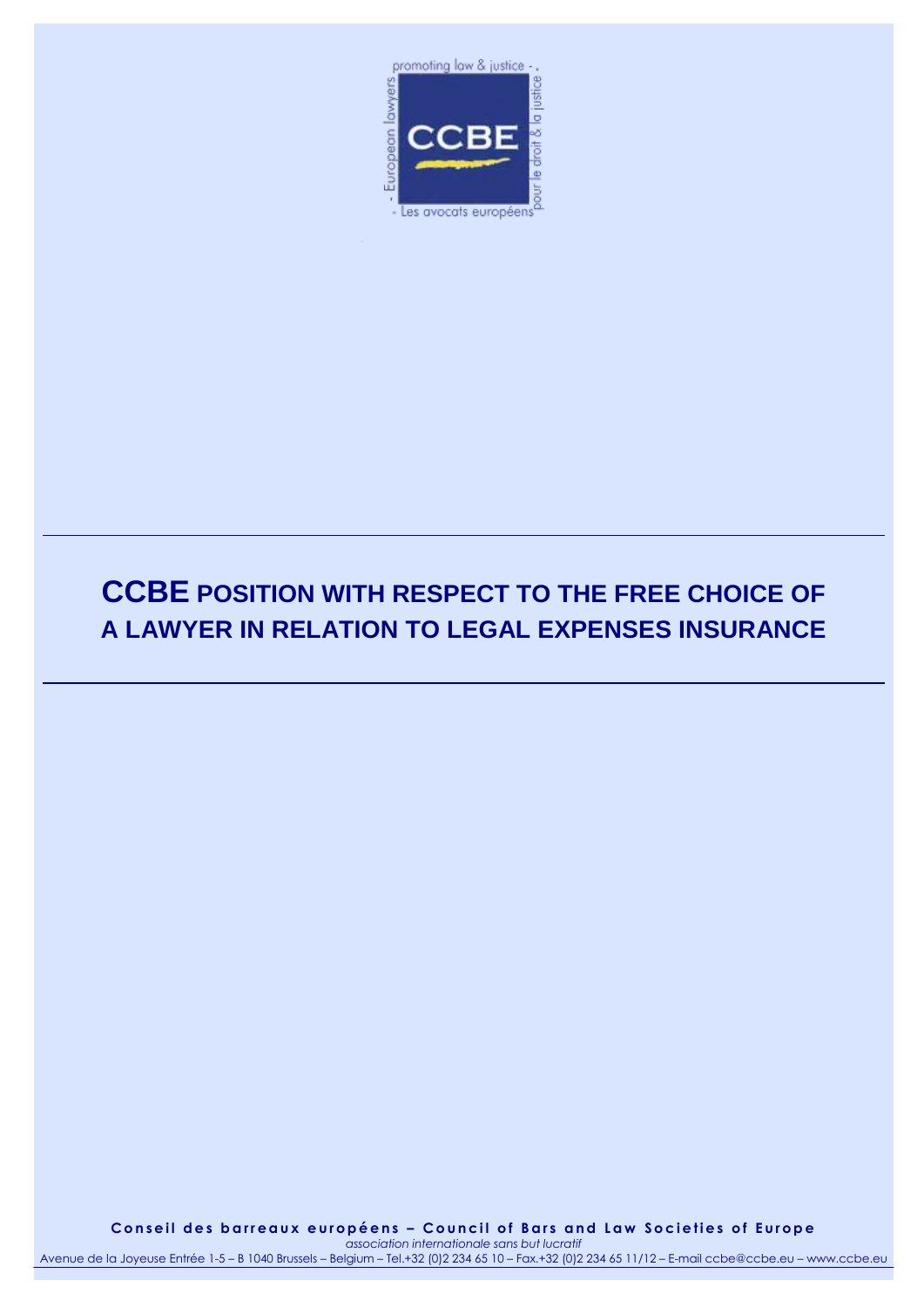# **CCBE position with respect to the free choice of a lawyer in relation to legal expenses insurance**

The Council of Bars and Law Societies of Europe (CCBE) represents around 1 million lawyers through its member bars and law societies from 31 full member countries and 11 further associate and observer member countries. The CCBE responds regularly on behalf of its members on policy issues which affect European citizens and lawyers.

The CCBE had made representations to the parties involved in the "Eschig" case C-199/08 in order to stress the importance of the freedom of choice. The CCBE particularly welcomed the judgement in which the European Court of Justice held that directive 87/344/EEC must be interpreted as prohibiting the legal expenses insurers from reserving the right, where several insured persons suffer loss as a result of the same event, to select the legal representative of all the insured concerned. Accordingly, the CCBE is very interested in the ongoing work of the Commission tending to give guidance to the legal expenses insurers on the measures to be taken in order to comply with the decision as well as to develop a "doctrine" on the free choice of lawyers.

The CCBE does not intend to respond to the European Commission's questionnaire of  $17<sup>th</sup>$  March 2010 as the questions refer to the situation and the relationship of lawyers and legal expenses insurers in the Member States. However, the CCBE conveys its three key concerns. First, the CCBE believes that the lawyers and their respective professional bodies, the CCBE included, should be associated to the elaboration of the "doctrine" to the same extent as the insurance industry as lawyers are obviously as concerned as insurers. Second, the CCBE invites the Commission to ensure that the Member States carry out the legislative modifications in order to transpose the Eschig decision if necessary and that the legal expenses insurers fully adhere to its terms. Finally and most importantly, the CCBE sets out why it believes that the freedom of choice shall be guaranteed at all stages and cannot be limited to the stage of proceedings.

#### **I. Ensuring lawyers participation in the elaboration of a "doctrine"**

The CCBE has been notified of an initiative being undertaken by DG Internal Market and services following the Eschig case and affecting the free choice of lawyer in relation to legal expenses insurance. According to the information received, DG Markt first planned to issue a communication. Then it intended to draft a "doctrine" that it wanted to submit to the national surveillance bodies of legal expenses insurers and to the Committee of European Insurance and Occupational Pensions Supervisors (EIOPS) prior to publishing it. More recently, the CCBE learned that the Commission is finally intending to entrust the insurance industry with drafting this "doctrine" while keeping an eye on its content.

To our knowledge, DG Markt had no intention to consult DG Justice and/or the Member States' ministries of justice in that respect. Moreover, it also seems that even if some bars and law societies had a few very useful meetings with DG Markt, the legal profession as a such has not been associated to its work to the same extent as the insurance sector. Having said this, the CCBE believes that the consequences of the Eschig decision and the free choice of lawyer cannot be seen strictly as an Internal Market issue as it directly touches upon the administration of justice and a fundamental right of every citizen in a democracy.

Given the importance of the issue, the CCBE is of the opinion that the legal profession must be allowed to fully participate in the elaboration of the "doctrine". The draft "doctrine" must be submitted to DG Justice and the Member States' ministries of justice in order to be checked on its compliance not only with the Directive but also with the European Union's Charter on Fundamental Rights and the requirements of the national judicial systems.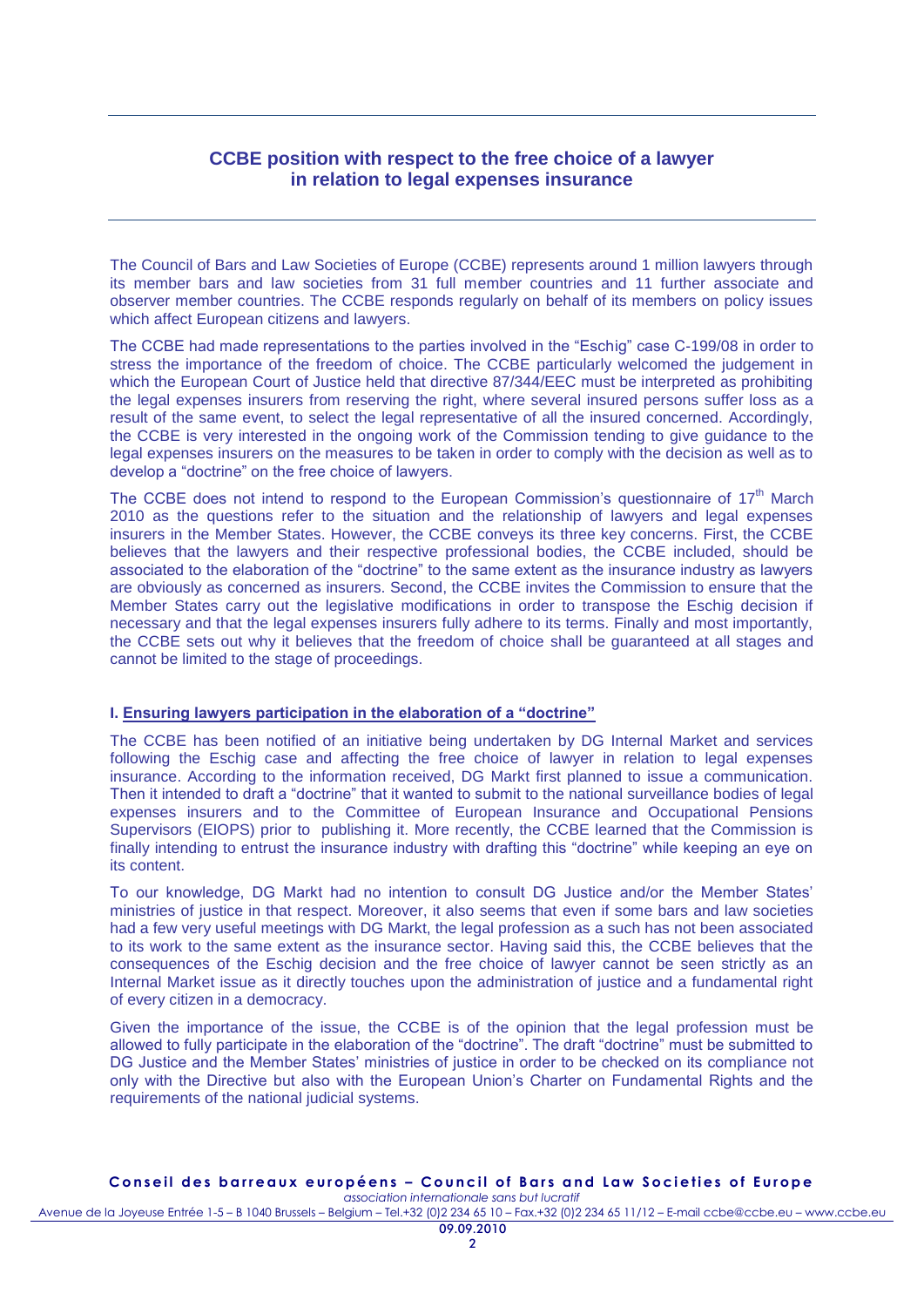### **II. Ensuring insurers compliance with the terms of the Eschig case**

On 10<sup>th</sup> September 2009 the ECJ stated in its decision on the Eschig case: "Article 4 (1) (a) of Council *Directive 87/344/EEC of 22 June 1987 on the coordination of laws, regulations and administrative*  provisions relating to legal expenses insurance must be interpreted as not permitting the legal *expenses insurer to reserve the right, where a large number of insured persons suffer loss as a result of the same event, itself to select the legal representative of all the insured persons.*"

Prior to taking this conclusion, the ECJ held that the rights of insured persons recognised by Articles 4, 6 and 7 of the Directive *"seek to broadly protect the interests of the insured person without being restricted to situations in which a conflict of interest arises."* It also stated that "*there are no indications [...] that Article 4 (1) (a) of Directive 87/344 was intended merely to create a further mechanism for the avoidance of a conflict of interests and not an independent right to choose one's legal representative".* In the contrary, the Court stressed that the drafting history of the Directive supports the conclusion "*that the original objective of guaranteeing the freedom to choose one's legal representative in all legal expenses insurance contracts, which is not dependent on the occurence of a conflict of interests, has been maintained, although restricted to legal and administrative proceedings."*

With this decision, the ECJ sends the clear message that the purpose of the Directive is not just to avoid or remove conflicts of interests between persons with legal expense insurance and insurers but to grant to every insured the right to freely choose a lawyer. The ECJ confirmed the view of the CCBE that freedom of choice is a key element of the Directive. The outcome of the Eschig case has a significant impact on the way the freedom of choice is applied in the Member States. The CCBE will explain its view on the application of the freedom of choice under the respective provisions of the Directive in the light of the Eschig judgement in chapter III.

Having said that, it is clear that insurers will have to stop to act as if the freedom of choice did not exist. This is particularly true for "mass tort clauses" such as the contentious one in the general conditions applicable to legal expenses insurance in Austria (ARB 1995), where the Commission is now called to supervise that these clauses are eliminated and that insurers conform their practice and case handling to the result of the Eschig case.

# **III. Ensuring insured's right to freedom of choice**

# **1. Denial of freedom of choice by insurers**

It is evident from the reports of the bars and law societies in the Member States that legal expenses insurers try to limit or to circumvent the free choice of a lawyer by various means. Few are the Member States in which the insurers do not place obstacles that discourage or prevent the insured from exercising their right to choose their lawyer. The example of France shows that the legislator even had to intervene and regulate the relationship between lawyes and insurers by law after he stated that the situation was not tenable.

In Austria, legal expenses insurers "punish" insured persons who choose their legal representative freely by billing franchises amounting up to 40% of the procedural costs meaning that the insured has to pay out of his pocket 40% of his lawyer's fees plus 40% of the fees of the legal representative of the adversary party plus 40% of the court fees and of the fees of technical experts. Moreover, insurers try to influence the conduct of cases and to limit or avoid the risk of litigation costs by pressuring lawyers chosen and mandated by themselves to avoid proceedings (often to the detriment of the insured).

In Germany, insurers try to circumvent the freedom of choice by recommending call centers ("damage hotlines for quick help in emergencies") established by themselves to their insured, thus systematically leading the insured to lawyers who have entered into agreements with the insurer. They also circumvent arbitration in case of disagreements as to the prospects of success of a case by mandating and pressuring lawyers to evaluate the prospects of success as negative as possible in order to spare the insurer the risk of loosing a case.

In France, insurers used to discriminate against insured that freely chose their lawyers. Those insured were forced to advance the lawyer's fees but only reimbursed the indemnity provided by the insurance contract. In contrast, insured persons whose lawyer was mandated by insurers themselves did not have to advance the fees: insurers paid their mandated lawyers directly. This practice led insured to

# **C o n s e i l d e s b a r r e a u x e u r o p é e n s – C o u n c i l o f B a r s a n d L a w S o c i e t i e s o f E u r o p e**

*association internationale sans but lucratif* Avenue de la Joyeuse Entrée 1-5 – B 1040 Brussels – Belgium – Tel.+32 (0)2 234 65 10 – Fax.+32 (0)2 234 65 11/12 – E-mail ccbe@ccbe.eu – www.ccbe.eu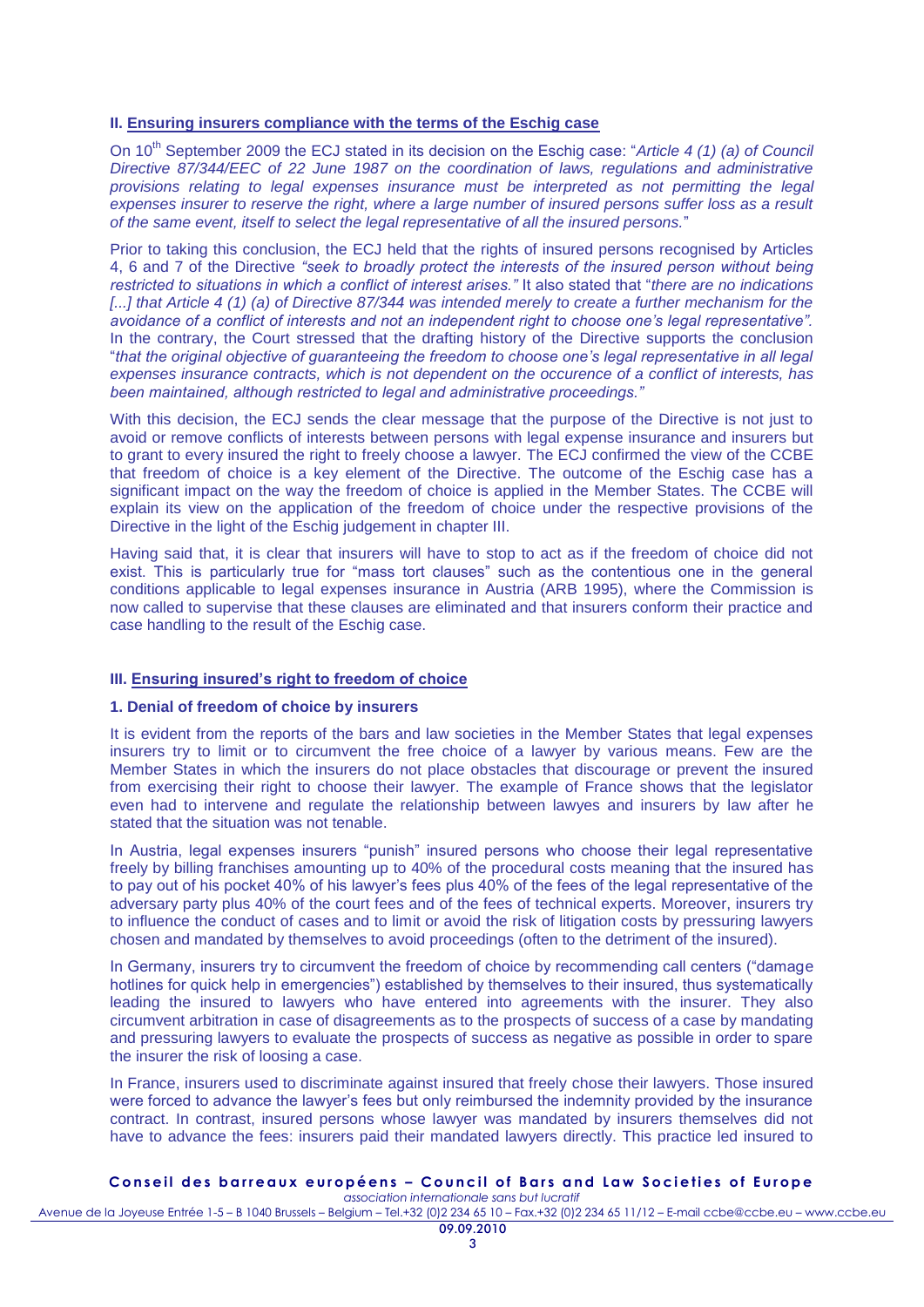take the lawyer mandated by insurers as they had a clear interest in it. The fact that all legal expenses insurers are part of the main insurance companies in France aggravated the situation as in most of the cases the same insurance company handled the legal expenses insurance allowing the insured to put forward his claim, on the one hand, and the compensation of the insured, on the other hand. Only the law of 19<sup>th</sup> February 2007 cut the ties between legal expenses insurers and their network of lawyers and brought an end to abuses.

In England and Wales, the Directive – and specifically the term "proceedings" – is being incorrectly interpreted by insurers leading to de facto denial of freedom of choice to the consumer in the vast majority of cases and therefore frustrating the purpose of the Directive. It is plain that the pre-action protocols – and preparation therefore- are a compulsory part of proceedings. Insurers place obstacles that discourage the insured from exercising their right to choose even after proceedings have started, which can include denying liability for duplication of costs incurred as a result of the newly-appointed solicitors taking over the case and limiting remuneration rates. The combined practical effect of denying the insured a choice of solicitor from the outset and then placing obstacles at the point of issuing proceedings is to deny freedom of choice to consumers.

#### **2. Conflict between interests of insurers and insured seeking justice**

There is evidence from many Member States that insurers pressure and influence lawyers mandated by themselves (not chosen by insured) to represent the interests of clients if those interests are contrary to the interests of the legal expenses insurer. The best example for the behaviour of insurers is a draft cooperation agreement drawn up by a legal expenses insurer (ARAG) and presented to lawyers in Austria for signing, that contains the following clauses:

1. "*The cooperation partner* (the lawyer) *declares that he will always aim for an amicable settlement*  with ARAG in cases of dispute. If for any reasons this should not be possible, the cooperation partner *already agrees not to conduct proceedings for coverage against ARAG."*

2. "*In cases where the success chances are questionable and purely dependent on the consideration of evidence through the court, the cooperation partner will recommend to the insured after consultation with the ARAG guiding team to aspire for a "Prozesskostenablöse"* (a deal where the insured is paid a lump sum in lieu of costs of litigation in turn for his renouncement to proceed with the action).

3. "*It is agreed that the content of the present contract and of the claims settlement is confidential*."

This contract proposal clearly shows that mandated lawyer shall be hindered to represent the interests of his client if those interests are contrary to the interests of the legal expenses insurer. The lawyer shall not undertake anything that could force the legal expenses insurer to perform the services stipulated in the insurance contract. He shall unsell the insured on proceedings if these proceedings are judged to be risky.

This cooperation agreement presented for signing to lawyers in Austria also shows that the interest of legal expenses insurers is to avoid proceedings. It becomes evident that whenever a lawyer is chosen by the insurer, the insured has to be aware of the attempt of the insurer to influence the lawyer (sometimes to the detriment of the insured).

The above mentioned modell of a cooperation agreement is not the only example of an attempt of an insurer to dissuade clients from launching a proceeding by influencing the lawyer. Accordingly, agreements between legal expenses insurers and lawyers may endanger all persons seeking for access to justice, if the commercial interests of the legal expenses insurers become prevalent.

It is evident that there is an indissoluble conflict between the interests of legal expenses insurers on the one hand and the interests of persons seeking justice on the other hand. The conflict of interest arises because legal expenses insurers want to avoid any cost risk but the achievment of the objectives of the client often is only possible if a certain risk is taken.

The mentioned examples show that legal expenses insurers try to influence the handling of the legal protection affairs with respect to the contents in order to avoid the risk of litigation. They also show that proceedings are not launched if the requirements of the insurers are followed with the consequence that the client is denied access to justice.

#### **C o n s e i l d e s b a r r e a u x e u r o p é e n s – C o u n c i l o f B a r s a n d L a w S o c i e t i e s o f E u r o p e** *association internationale sans but lucratif*

Avenue de la Joyeuse Entrée 1-5 – B 1040 Brussels – Belgium – Tel.+32 (0)2 234 65 10 – Fax.+32 (0)2 234 65 11/12 – E-mail ccbe@ccbe.eu – www.ccbe.eu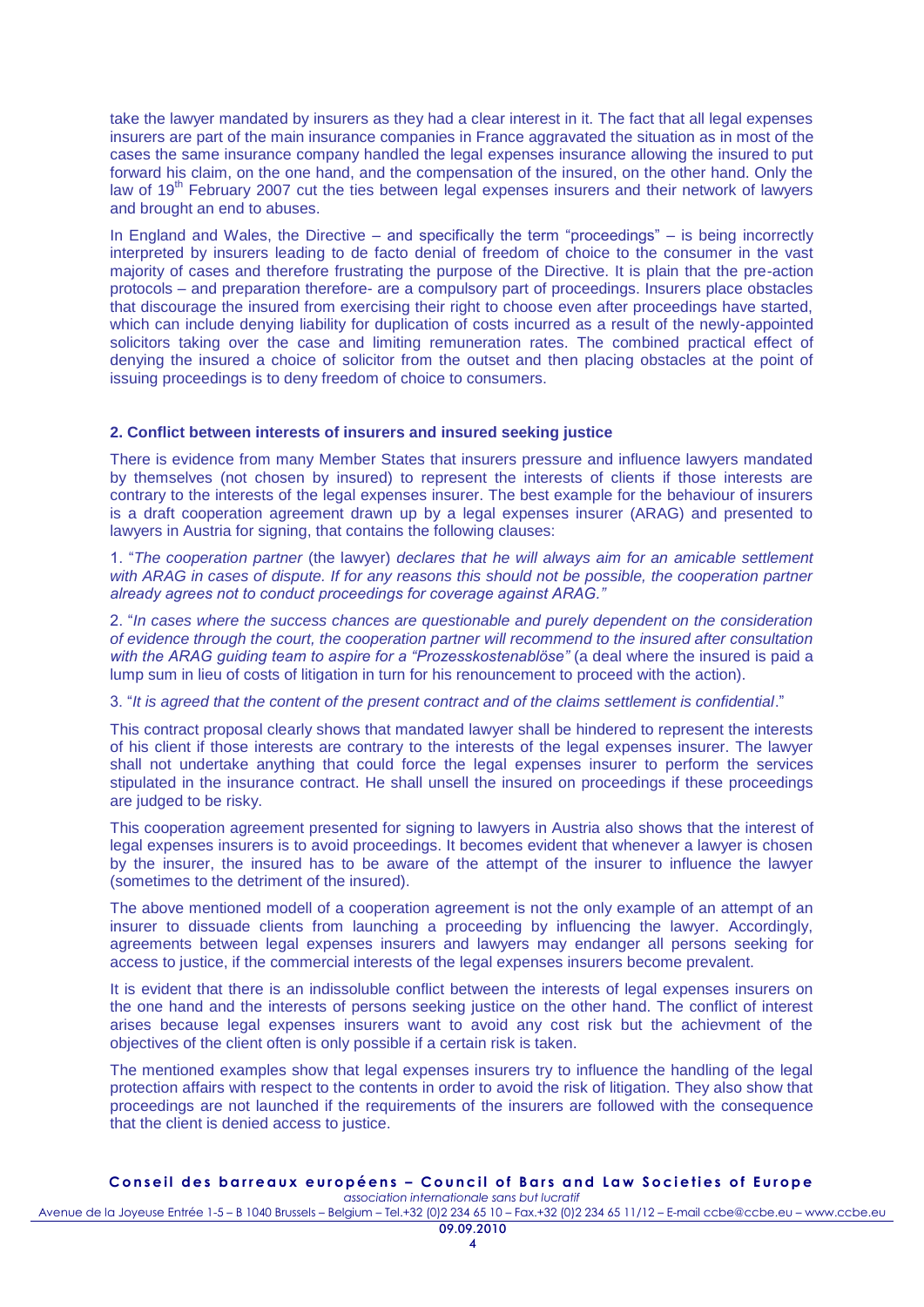#### **3. Freedom of choice under Article 3 (2) c)**

The freedom of choice according to Article 3 (2) c) of the Directive has to be kept separate from the freedom of choice pursuant to Article 4. According to the ECJ (Eschig case) the Directive creates, "*first, organisational and contractual measures and, secondly, a certain number of specific guarantees in favour of insured persons. As regards the organisational and contractual measures, Article 3 (2) [...] gives insurers the possibility to employ separate staff within the same undertaking to manage claims or to subcontract the management of the claims to a legally separate undertaking. Furthermore, Article 3 (2) c) of that directive allows conflicts of interests to be avoided by granting the insured person the freedom to choose his representative as soon as an insured claim is made.*"

"*As regards the specific guarantees, that directive gives insured persons the right to freely chose a representative in the procedures referred to in Article 4 (1) a) or, in accordance with Article 4 (1) b), where a conflict of interest arises*." For the Court it is apparant from the entirety of Articles 4, 6 and 7 of the Directive that the rights of insured recognised by those articles seek to broadly protect the interests of the insured without being restricted to situations in which a conflict of interests arises. The Court notes that Article 4 (1) lays down the minimum level of freedom which must be granted to the insured whatever the option provided for in Article 3 (2) with which the insurance undertaking complies.

Accordingly, the freedom of choice pursuant to Article 3 (2) c) only applies if a Member State decided to allow for this specific solution. However, the Court held that if this is the case then this solution *"grants more extensive rights to insured persons than Article 4 (1) a) of that directive*", as "*the insured*  has the right to entrust the defence of his interests to a lawyer of his choice from the moment that he *has the right to claim from his insurer under the insurance policy, therefore prior to any legal or administrative procedure*.

This means that Article 3 (2) c) provides for the free choice of a lawyer for legal advice not only in connection with an inquiry or proceedings but also irrespective of any legal or administrative procedure (Article 4 (1) a)) and irrespective of any conflict of interests (Article 4 (1) b)). The freedom of choice as laid down in Article 3 (2) c) covers "pure" legal advice or in other words legal advice in cases where no conflict has to be settled in an inquiry or proceeding and where no conflict of interests has arisen.

#### **4. Freedom of choice under Article 4 (1) a)**

The free choice of a lawyer according to Article 4 (1) a) is a specific guarantee insurers must comply with in all legal expenses insurance contracts at all times and irrespective of which solution of avoiding conflicts of interests was chosen by the Member States under Article 3 (2). Article 4 (1) a) says: "*Any contract of legal expenses insurance shall expressly recognize that where recourse is had to a lawyer or other person appropriately qualified according to national law in order to defend, represent or serve the interests of the insured person in any inquiry or proceedings, that insured person shall be free to choose such lawyer or other person*."

The main characteristic of the freedom of choice under Article 4 (1) a) is that this right is connected to inquiries and proceedings. This does not mean that insured are entitled to choose their lawyer only once the inquiries or proceedings have started. On the contrary, the legal provision provides for the free choice of a lawyer in order for insured to be defended, represented or their interests to be served in court or administrative proceedings. This again means that the right to choose a lawyer may not be linked to the beginning of proceeding as a condition.

The free choice of a lawyer in view of representation in court or administrative proceedings implies that the freedom of choice must be guaranteed prior to the proceedings in order to prepare them. Activities such as the preparation of a proceeding, the collection of information, the assessment of the legal situation, the drafting of a claim and the composing of an action are all carried out in order to represent insured in court or administrative proceedings.

The CCBE therefore believes that the freedom of choice under Article 4 (1) a) must apply from the moment when a lawyer is contacted by an insured person in the purpose to assess the chance of success of proceedings and to prepare and carry out court or administrative proceedings. The insured

# **C o n s e i l d e s b a r r e a u x e u r o p é e n s – C o u n c i l o f B a r s a n d L a w S o c i e t i e s o f E u r o p e**

*association internationale sans but lucratif* Avenue de la Joyeuse Entrée 1-5 – B 1040 Brussels – Belgium – Tel.+32 (0)2 234 65 10 – Fax.+32 (0)2 234 65 11/12 – E-mail ccbe@ccbe.eu – www.ccbe.eu